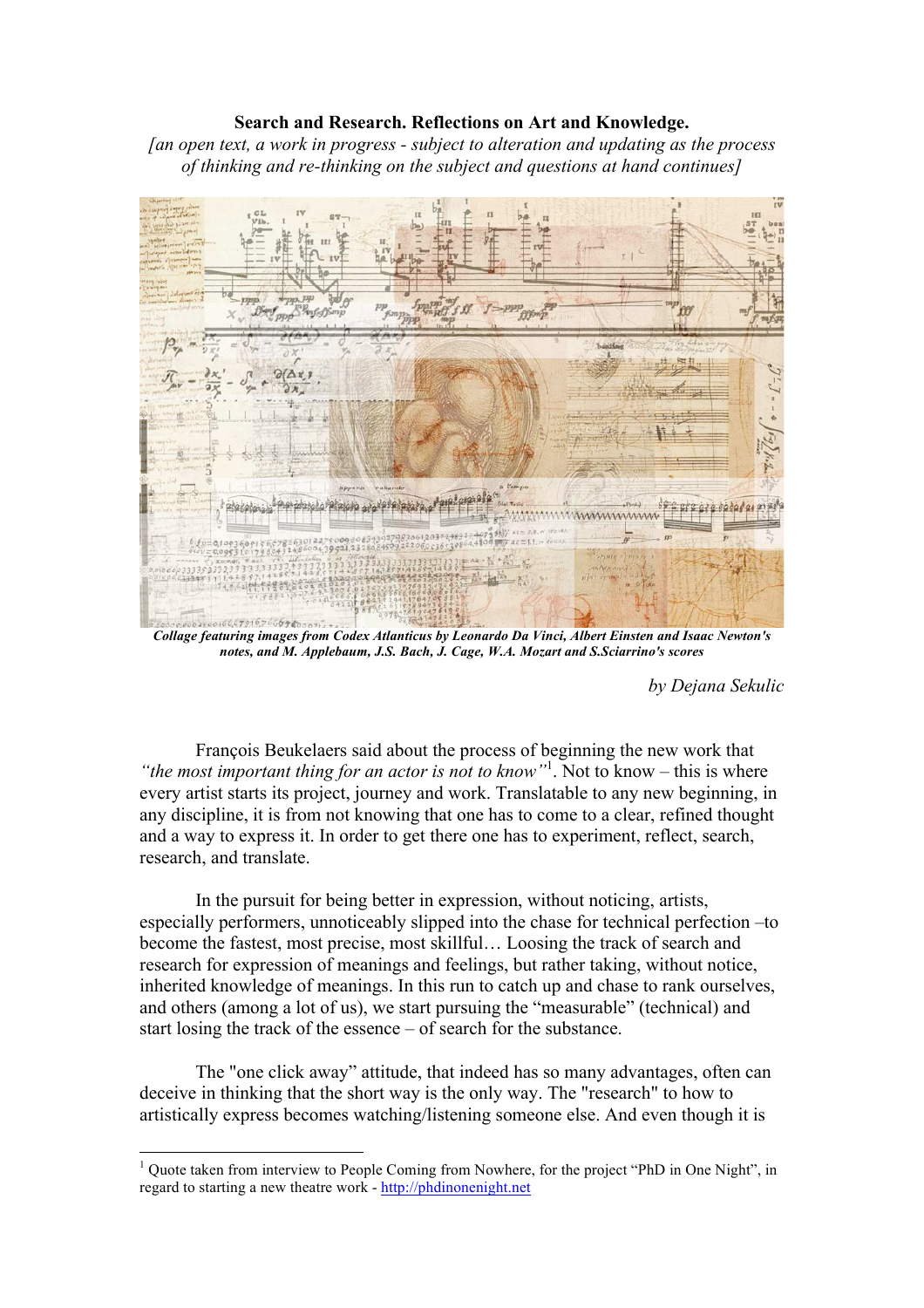not a bad idea, as having it as an information, the search for more personal, experience based expression should prevail over skipping steps to understanding "why" and simply accept a feeling trough learnt final expression, instead the experienced one. It is probably as simple as what artists of great merit have been doing for centuries, but we, burdened with all this modern day haste and in constant rush with time, seem to distance ourselves from. More often then not, we also justify this as if the "research" is going to demystify the artistry of our work. But the fact is that the detailed research is approach that artists, especially the really great ones, go through on regular basis. If it is considered that the research goes from wide to narrow, through trial and error, maybe even by getting lost until the path is found, the advice of Ruggiero Ricci comes to mind. *"Experiment. Experimenting. That is the way. The only way you can find out, by trying things. Trying the hard way, the wrong way* ... "<sup>2</sup> he contemplated, when asked about achieving good performance, as well as technique. Today, when the syllabus a violinist must go through seems overburdened, sometimes we leave little time to do and concentrate on exactly our art. Ricci suggests that one cannot but consider that the truth of experimenting, researching, is the right way to arrive to having good tools to express, to perform. Maybe it should be argued that the process and the act of research is not the "new" approach to arts, and knowledge, and that articulating this as a field of work is not to be taken as taking away the freedom, but encouraging the in-depth commitment, while giving some leniency and secure environment for artists to conduct their work.

If one is to search for a definition of "research", it could be as simple as looking up the word in the dictionary.

**research** *|rɪˈsəːtʃ, ˈriːsəːtʃ|*

noun (1):the systematic investigation into and study of materials and sources in order to establish facts and reach new conclusions.

synonyms: investigation, experimentation, testing, exploration, analysis, fact-finding, examination

verb (1):investigate systematically; (2): Discover or verify information for use in (a book, programme, etc.)

synonyms: investigate, conduct investigations into, study, enquire into, look into, probe, explore, analyse, examine, scrutinize, inspect, review, assess

[Origin: Late 16th century: from obsolete French recerche (noun), recercher (verb), from Old French re- (expressing intensive force) + cerchier 'to search'.]

- Cambridge dictionary:

noun: a detailed study of a subject, especially in order to discover (new) information or reach a (new) understanding

verb: to study a subject in detail, especially in order to discover new information or reach a new understanding

## - Merriam-Webster dictionary:

noun: (1) careful or diligent search; (2) studious inquiry or examination; especially: investigation or experimentation aimed at the discovery and interpretation of facts, revision of accepted theories or laws in the light of new facts, or practical application of such new or revised theories or laws; (3) the collecting of information about a particular subject verb: (1)to search or investigate exhaustively <research a problem>; (2)to do research for  $\leq a$  book $\geq$ .

<sup>&</sup>lt;sup>2</sup> Ruggiero Ricci (1918-2012). Quote is taken from interview conducted as part of my documentary series "Where Do We Go from Here?", 2005, Salzburg, Austria - https://vimeo.com/47036067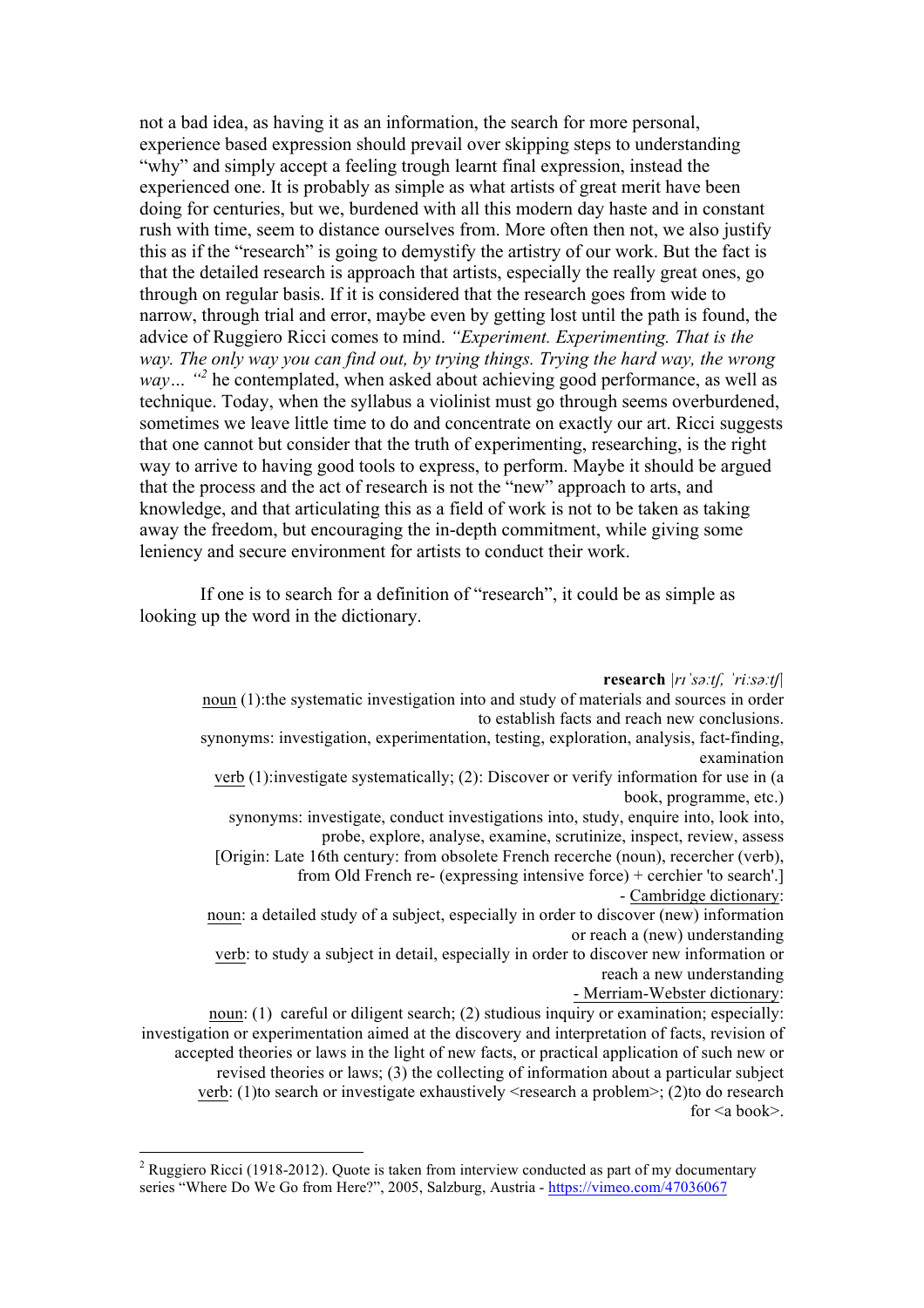Of course, looking up of such a familiar word in the dictionary seems redundant, but sometimes, as we hear the word so many times it becomes ubiquitous, we need a reminder to listen it. Not just to know what it means, rather to understand what it means. In fact, the very preparation for this simple writing of a meaning of the word already required a research. Admittedly, it was not a research that will bring excessive new knowledge, but it is a research that will reassure and therefor produce a more articulated statement of a thought. And that is what research should be - an essential element of articulating any thought, idea and/or action. How can then its importance and presence in Arts ever be questioned? It is the most detailed look into how best, and most argumentatively one person can transfer their conviction. Knowledge and information we come across during the process of research shapes and hones our initial idea through extensive thinking and organization processes, and through different personal methodologies. It is then that this idea is presented in a manner artists sees best fit – a performance and exhibition of the thought, of belief.

The red thread I have been noticing in conversation with artists revolves around the facts of "theory" and the period of time and dedication to "the one subject", answering only one particle, one question being a limitation (in respect to what research is). But isn't that what a masterpiece requires? Time.

Time gives an option to reflect, question, examine, re-examine, refine… to understand, in order to use knowledge and create. The collected information, even if the outcome is just one "tiny speck", one subject, comes from thousand topics, all entwined. The wide aspect of which can be later used, as knowledge, even if it was a discarded finding during the initial subject of research.

In 1498 Leonardo Da Vinci finished "The Last Supper". He started working on it in 1495. It is considered that this is one of his first masterpieces of such magnitude. But looking into the timeline of his life, into the work and investigations was it only two years? He arrived in Milan in 1482 leaving, unfortunate, years of Florence behind, ready to do great deeds. And yet it was not until 16 years later that this happened, certainly not for the lack of talent or desire. We rarely look in those 16 years, but it is during this period, during hardship, discouragement, setbacks and failed opportunities for each of which he conducted countless studies, sketches, and inventions of new processes of casting that he continued and never for a moment stopped. All the time, he is studying, sketching, prototyping, drawing... until it everything adds up for The Last Supper – is not that the ultimate artistic research, collection of knowledge for expression of felt and thought?

Thinking from this perspective, the research is rather help – the frame inside of which there is stability, even comfort, for taking time to do and build further. But one should not be deluded, as along the path of a true research the doubts, insecurities, questioning are all equally present.

However, it seems hat at some point we became very concerned with semantic and normative of "how to describe", "how to categorize"... Holding to a notion of what holds grater importance and significance, which discipline and what is entitled to being described as research. It is maybe easiest to describe this "fashion of thinking" through words of Julian Klein "*Whether artistic thirst for knowledge is*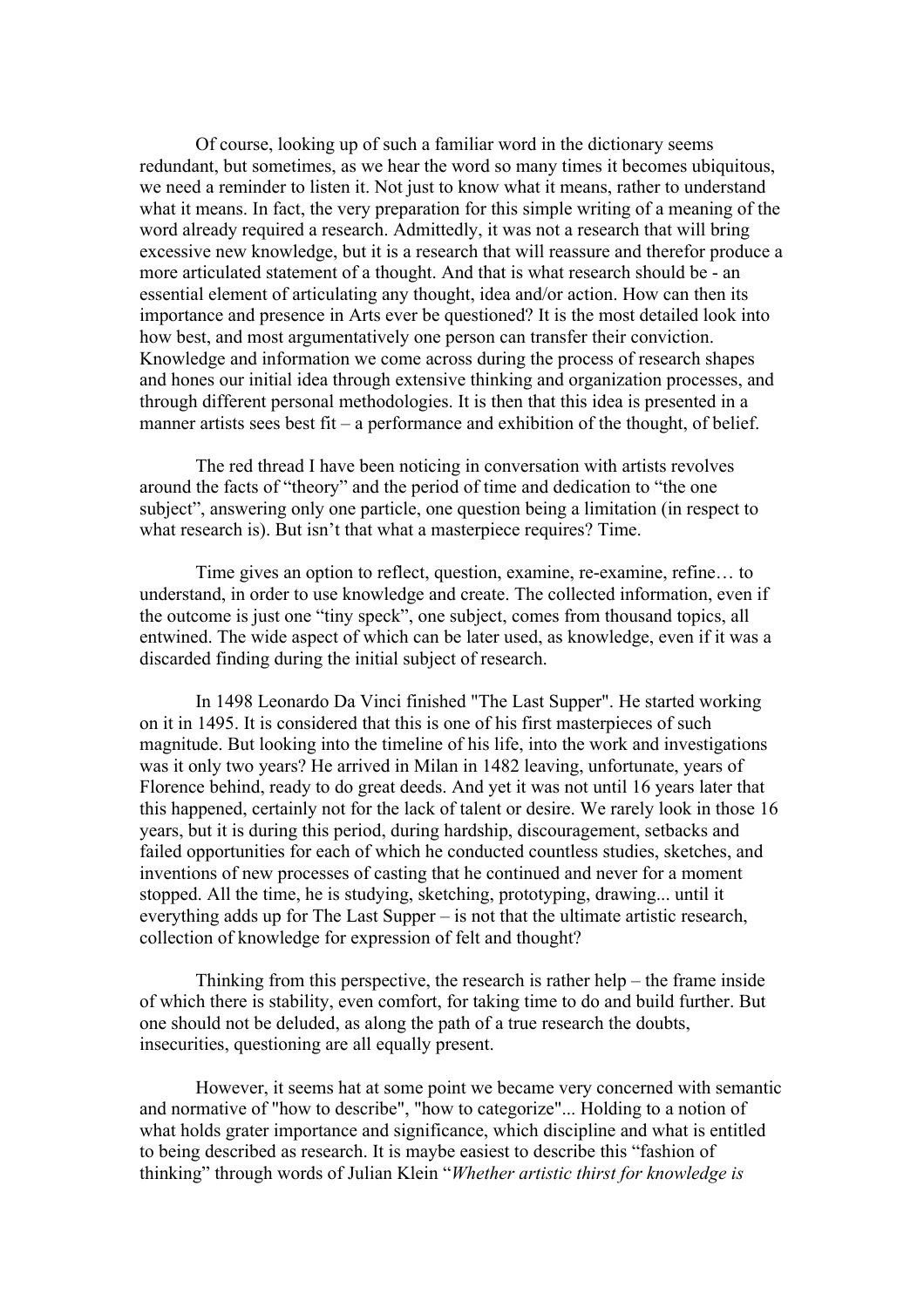*acceptable as a reason to call an investigation also "research", depends obviously on the question, what types of knowledge assemble under the concept of cognition, or*  which types of cognition form the category of knowledge"<sup>3</sup>.

In the Glossary of Statistical Terms from 2008 UNESCO defines research as following "*any creative systematic activity undertaken in order to increase the stock of knowledge, including knowledge of man, culture and society, and the use of this knowledge to devise new applications*" 4 . Let us read that again: any creative systematic activity undertaken in order to increase the stock of knowledge, including knowledge of man, culture and society, and the use of this knowledge to devise new applications. Is not that exactly what art and artistic research do?

Although questions that draw interest for research are often similar, for scientists and artists, one are (with merit) praised for their diverse, out of the box thinking. Their creative thinking leads them to ideas, thought and brings them to result that become norms, as often they are applicable and "material" (tangible). While art, considered being something that deals with feelings is somewhat more abstract, is still being disputed for its merit of using the word research. But would we be able to exist without the abstract, without the "felt" part of society? Being that it can be implied that it is a necessity, why would its importance and credited place in researching and scientific be neglected. As scientists are artists, so are the artists scientists. Is the difference of an outcome, of a record, all that it takes for one to be disregarded, stripped of its place? Is the artist, being the one doing the research, far from having equally intensive and important view on topics? Their different point of view, the experience in practice can only produce more, different, ways and possibilities to look for and create a meticulous methodology of research. For as an artist you are a discoverer. Meaning that you search and research. Articulating that action is not a limiting factor but rather an awakening for perception and better sensitivity to apprehending as much as possible from each experience, related in any way an artist, a researcher seems fit or helps the growth of his work.

The outcomes and the fact of the "felt" component seem to be what makes both artists and scientists and society frown the subject. First, for seemingly emphasizing on the theoretical, "scientific" that takes away from expressive, felt, abstract component, the "artistic freedom", and later for trying to fit something seemingly free, wild and abstract into the molds of concrete, applicable knowledge. But are not they both silly, for even if taken as subjectively tainted, the outcome, the artwork of artistic research can become a source for another, a source of information. To be used in further thinking - whether agreed or disagreed on. An information that therefor becomes knowledge, both felt and applicable.

If it is considered that a research is setting guidelines through its findings and methodology in the way that any other researcher can pick up and continue, one might say that the, inevitable, subjective component of artist(ic) in artistic research can make this difficult. But is that absolutely right? Although the official term of their work didn't involve titles as "research" or "artistic research" one can for a moment think about Anna Pavlova and Maya Plisetskaya. Pavlova searched and acquired

 $3$  Klein, J. Gegenworte 23, Berlin-Brandenburgische Akademie der Wissenschaften 2010  $4$  OECD Glossary of Statistical Terms, 2008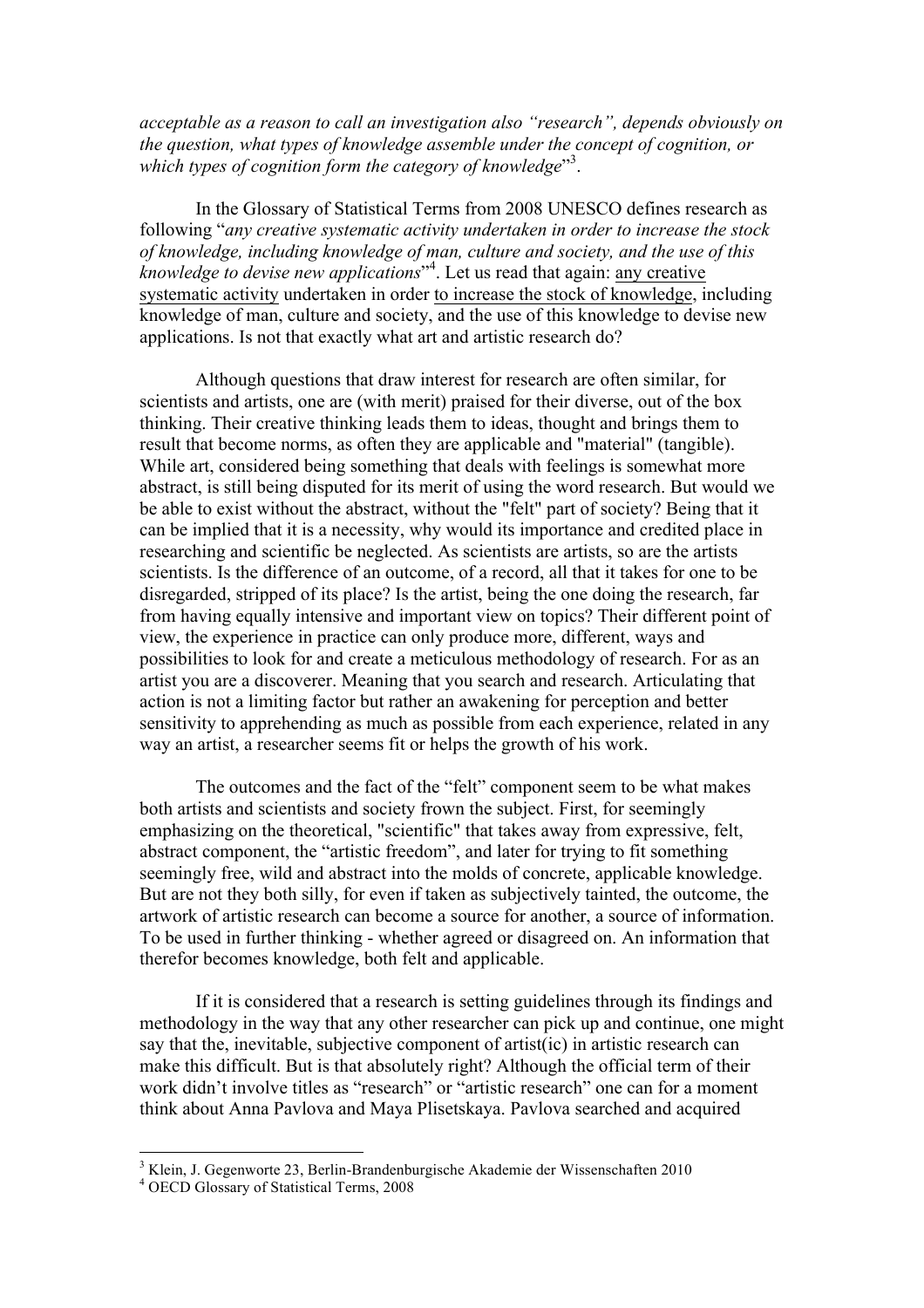everything possible (including material, composition, participated in creating choreography with Mikhail Fokine…) for "The Dying Swan" to come to life as a piece of art, making it her signature ballet artwork, performance. And then, using this as the foundation, Plisetskaya, reportedly spending months and months in observing swans and especially a swan that was dying, took and perfected each move, of each muscle, perfecting the hand movements to be as close to wings, taking in this way the work to the next step and setting a new boarder line. If they kept close and detailed notes, wrote methodology, trajectory and timelines of their findings and how they applied it further, would not we be tempted to see this as a complete artistic research? Research with the possibility to be continued, the one based on feelings and yet with meticulous work and detailed strategy brought to its final "formula". The fact that the formula is something consisted of abstract, beauty and feelings, should be considered as a plus. Because no matter how "subjective" artists reflection could be, if done with honesty to work, an artist will always also look from outside, objectively, critically at numerous phases of work, in order to come up with the true result that projects the idea, rather them themselves. This novelty of the artist being the one conducting the research - his role, usage of, among other, methodologies, surveys, lectures, artistic experience, collecting data and how objective the outcome can be because of the subjective component, one must consider that "the artist", while always staying true to all what it stands for, appends to its meaning significance of those "the scientist" and "the researcher", and all the responsibilities they hold. This quantitative collection of information becomes qualitative source, which we learn to understand and interpret, with effort of being as objective as possible. Not bending the findings to meet the idea, but rather accepting that the idea will undergo evolution, through applying the collected knowledge. As does any scientific research. As much a research could be considered a clean, scientific approach, it should not be forgotten that it is the open mindedness and the "out of the box" perception of a scientist what makes the translation of ideas into usable information. So a scientist is in fact an artist. And vice versa – an artists is a scientist of translating sensible, and sharing this translation (via performance and exhibiting of the artwork). Therefore, the research does not make art less "artsy", just as open mindedness doesn't make science less "sciency". It in fact makes obvious the equal importance in balancing tangible and abstract, until the mixture becomes just perfect to be expressed. And as it just happens, sometimes this expression takes form as "E=MC2" and sometimes as



and sometimes as…

Furthering the thought about another possible benefit of the track of artists' process of work and research goes into the reflection of understanding their position and acceptance to show and adjust when confronted with "being wrong". It was during one very moving and thought provoking lecture/open talk of Chokri Ben Chikha about his work (and research) "The Human Zoo as (Re)Search Tool" that this became more articulated thought, at least on the personal level. Of course his work and artistry was, and is, remarkable on its own. But a specific moment in his talk, in fact a moment in his research, has had the greatest impact on me personally. It could be a possibly brilliant reason and argument on why art, and artistic research, are the knowledge needed for qualitative development of society, and humanity. He talked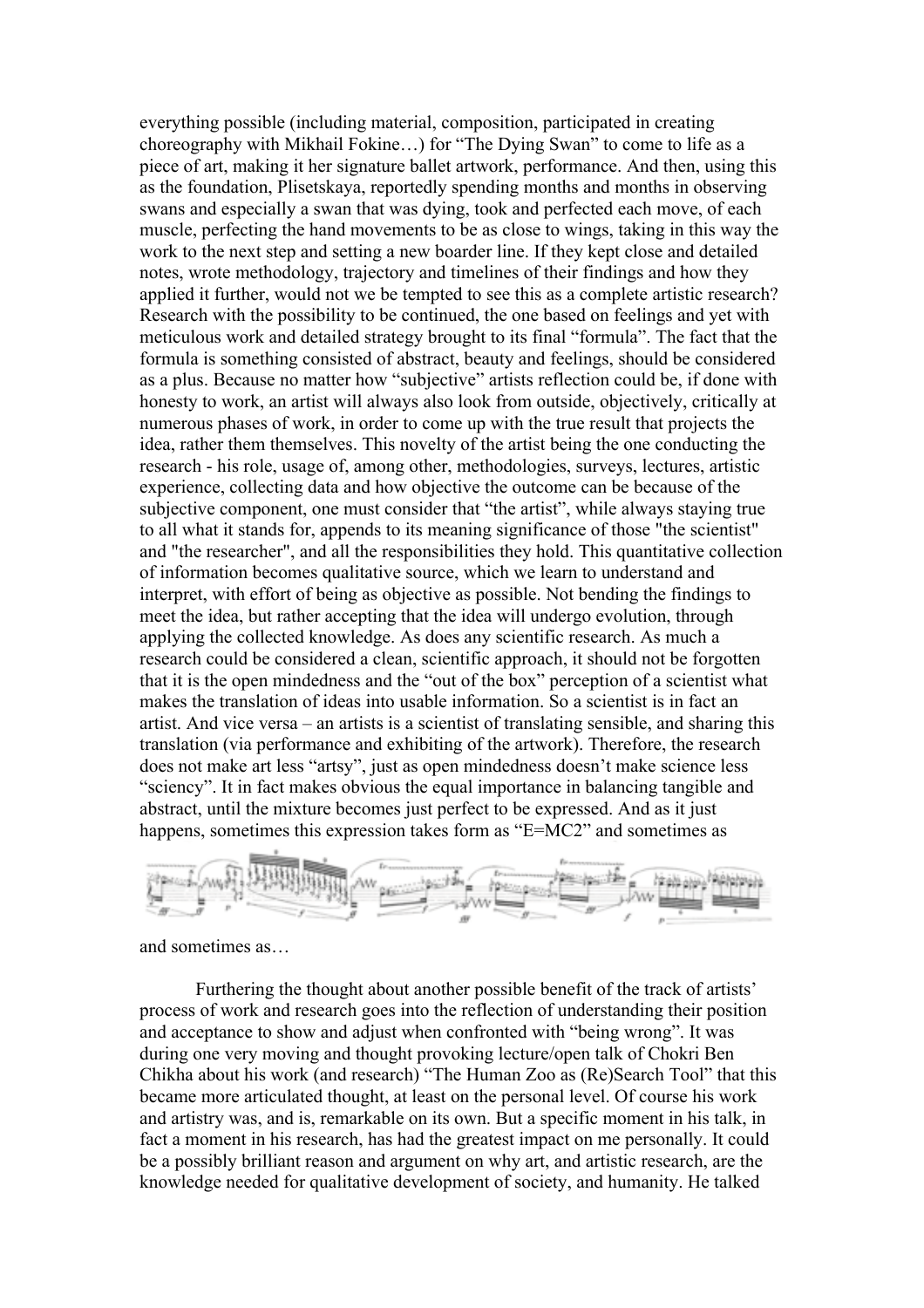about a moment in his research and preparation of "The Truth Commission" performance where together with other performers, he arrived to a comical (or rather very serious) situation in which he himself became what he was researching, and criticizing. And then – they rearranged "the script" and added the "incident", putting him (but in fact the society) on display, all for the sake of transmitting as profoundly and sincerely the thought and work. It is this willingness to stand bare in front of others, without manipulating the facts, why this had such a big impact. The fact of this importance for truthful representation, sincere transmission of an idea artists aspire to, and which they learn throughout the process of dealing, doing and thinking of art, is what seems as a way towards overall better environment for living.

I personally am a firm believer that Art is knowledge. Through art we learn of abstract, of feelings, of thoughts, of ideas. In the same time the very existence of this art means that there has been labor and extensive work on this abstract, as so it would come to be, to exist. So there is a tangible, physical element of art that can't be disregarded. Taking these two aspects, thinking and doing, it further means that art, and dealing with art, embodies development of thought, willpower, aesthetics, knowledge of good and bad<sup>5</sup>, stamina, work ethics  $-$  in other words the ultimate toll of and for education. It is a vast source of information we need in order to prosper in quality manner of living.

From all above mentioned, and from my personal point of view, it becomes easier to understand that for a performer, and not only a performer, I would dare, the process of research is an important aspect of preparation. It can be very tricky to approach a musical piece, both from traditional and contemporary repertoire. The existence of recordings, which is so precious for our cultural legacy, can sometimes be damaging for a performer – drawn by just experience of hearing, one forgets to research. Therefor their performance, their interpretation does not represent a relationship between composers thought and their own, but there is an intermediary influence of somebody else, some other interpretation. This is where the research becomes crucial. Our musical decision has to fall on knowledge and information, both on music and on emotions, and this is where our interpretation is born. The difficulty of contemporary music does lie in no empirical sound reference, but for me, this is the challenge most worthy taking – as the creation of interpretation requires deep reflection, conversations with composer, with music itself, and with self. Thus improving and ameliorating yourself, seemingly just for this one piece, but in reality you are taking a non-reversible step into your better self. The research is what makes a musical thought be strong and confident, and what makes then this musical idea transcends more convincingly to the audience.

At this point it seem that art and research are truly bound together - a unity of scientific and artistic – a detailed research, with data collection, in-depth analysis of information, experiences, specially constructed surveys with a goal of having an artwork as an outcome, whilst relying in simultaneously on expression of felt, imagination, creativity. Followed by the inevitable byproduct of writing about the process becomes a plus, as it becomes an essential read that offers information on the

 $<sup>5</sup>$  a subject that would need a separate paper, or few, as this is a very, very (very!) wide topic on every</sup> level, so the mention of understanding the existence of "good" and "bad" is hereby only as a remark that this parameter is something that we become more conscious. Not a remark on how one interprets or act upon becoming conscious of it